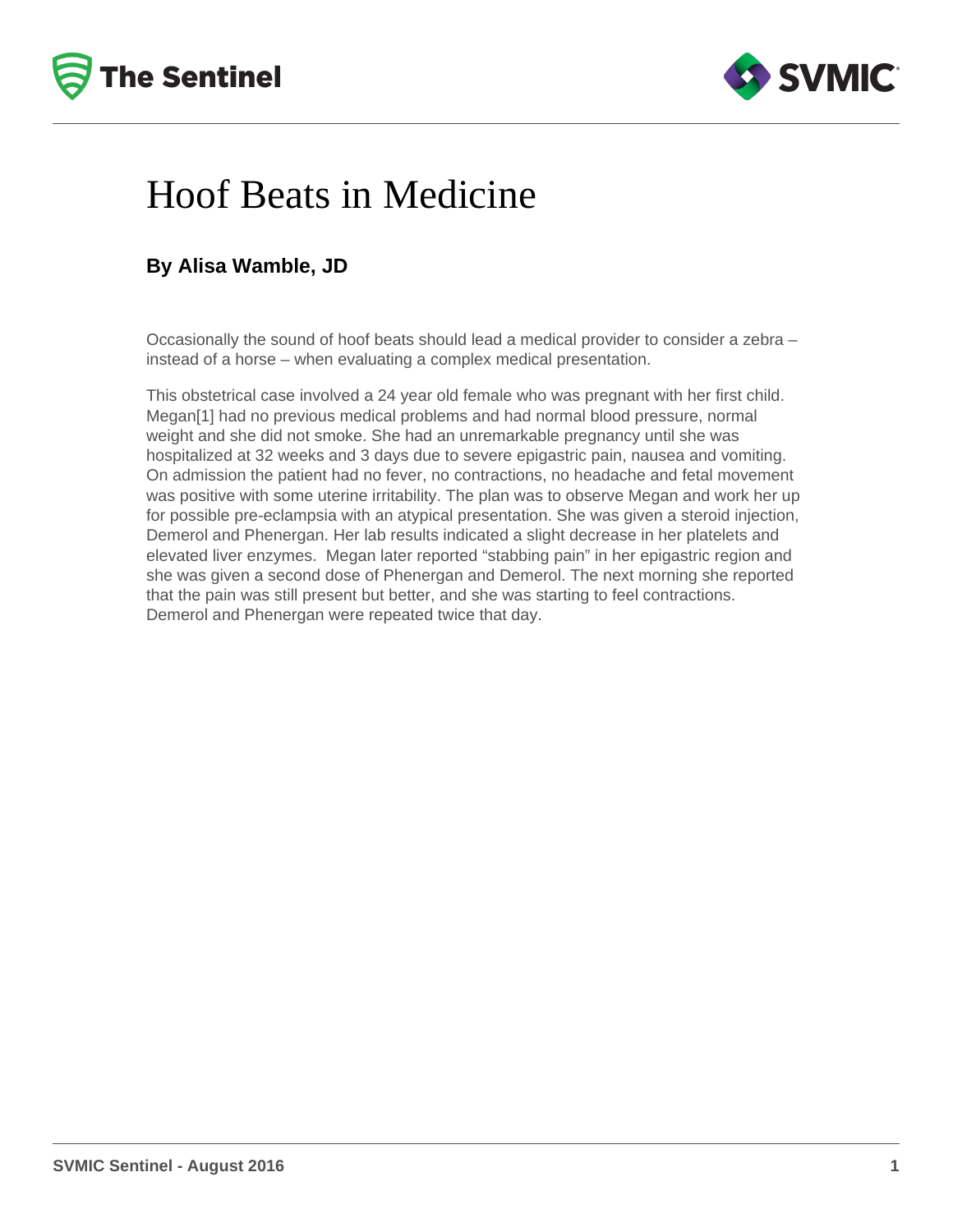



Approximately 48 hours after her symptoms first began, Megan reported so much pain that she was unable to lie down and electronic fetal monitoring could not be continued. Her blood pressure was 170/104 and 172/91. Her oxygen saturation levels varied from 83 to 96. She described the pain as constant with no relief from Demerol. Megan's obstetrician, Dr. Hall, was paged at 1:52am. He ordered lab work and was at her bedside at 3:30am. At 4:00am, an EKG was performed (which was normal) and Megan received 10mg of Valium intravenously. After consulting with a maternal fetal medicine specialist over the phone, Dr. Hall made plans for a VQ scan to be performed in a nearby facility to rule out a pulmonary embolus (PE). Megan still had elevated blood pressure, constant pain and a headache. At 5:30am she was given 100mg of Demerol and was finally able to lie down for an ultrasound. At 6:08am, fetal monitoring was resumed which showed no variability, decelerations and probable late decelerations. Dr. Hall was notified of the fetal heart tracing at 6:25am and reviewed the strip several times, but he elected to proceed with the VQ scan (which did not show a PE). Megan returned to the hospital, and Dr. Hall assessed her at 9:45am. At 10:30am, Dr. Hall noted minimal variability, no accelerations, and late decelerations on the strip. At 11:48am, he discussed the need for a c-section but it was not performed until 2:31pm. At delivery the four-pound male infant was limp and pale with Apgars of 0, 1 and 2. Megan developed disseminated intravascular coagulation at the time of surgery. Her diagnosis was HELLP syndrome and atypical presentation of severe pre-eclampsia. She received transfusions and recovered. The baby, however, suffered permanent and severe neurologic damage.

A lawsuit was filed against Dr. Hall and the hospital which alleged multiple breaches of the standard of care: the defendants failed to recognize the clinical signs of fetal distress, failed to recognize and treat symptoms of preeclampsia and HELLP Syndrome, failed to refer Megan to a high risk specialist, and negligently allowed Megan's labor to progress longer than was indicated. In hindsight, Dr. Hall felt that he interpreted the fetal monitor strip incorrectly and should have delivered the baby much sooner. Our experts agreed and thought that earlier action was required.

Dr. Hall had focused on the new onset of "stabbing pain" in the epigastric region and consulted with a maternal fetal medicine specialist at a tertiary care center. While the experts did not uniformly agree with the decision to perform the VQ scan, they recognized this as an exercise of professional judgment which could be defended. However, once the VQ scan ruled out a PE, the consensus was that Dr. Hall dropped his guard as far as the baby was concerned. A labor and delivery nurse testified in her deposition that she thought the fetal monitor strip was concerning over a period of hours, but she did not share her thoughts with Dr. Hall. He was involved and reviewed the strip himself during the critical hours, but he did not refocus on the baby and was instead misled by the false security provided by the mother's negative VQ scan. Better communication between the members of the health care team could have led to recognition of the baby's deteriorating status.

This case was eventually settled by the defendants after protracted negotiations. The